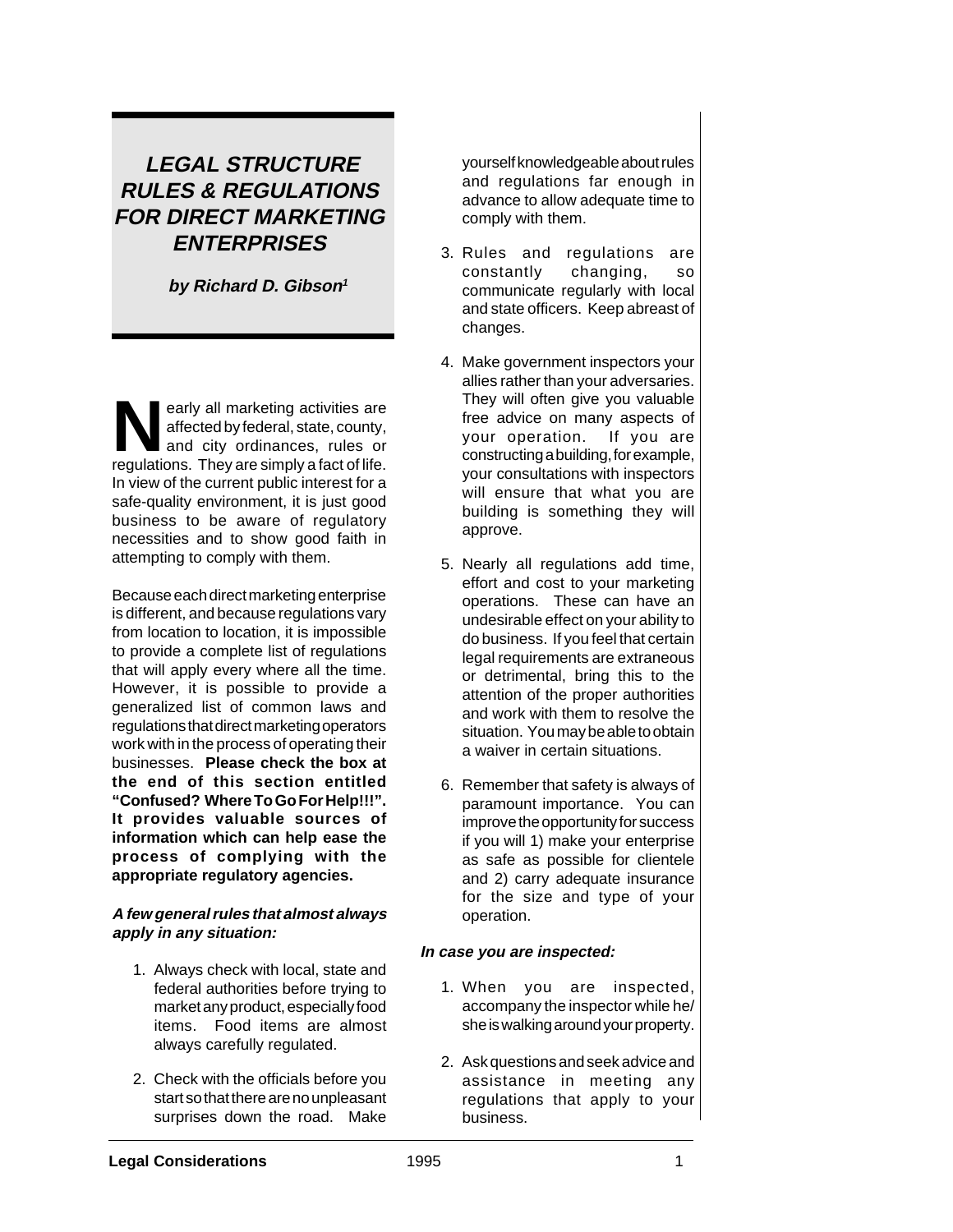- 3. Ask for a business card. It is important to know how to contact the inspector for follow-up purposes. You may need to obtain copies of regulations, clarify a specific situation with an inspector, or speak with someone else in the agency.
- 4. In case of violations or citations, find out completely as to why you are being cited. Read the regulation so that you understand it thoroughly and how it applies to your situation. If the warning is obviously justified, communicate to the officer that you understand and will comply. If you feel you are being wrongly cited, talk to the enforcement officer.
- 5. If there is still disagreement, follow up with the appropriate agency and ask for help from their representatives. The next step is to go to your board of supervisors and try to work the problem out. As a last resort, call or write your elected state senator or representative. He or she may be looking for a case, and all of them are sensitive to public opinion, especially when a bill is coming up for a vote.
- 6. In all cases, be polite but persistent. Agency representatives have regulations they have to abide by. If we get angry or overbearing with them, our attempts at working through difficulties can have an adverse outcome.

## **Requirements To Consider**

The following list of requirements are commonly considered by direct marketing managers as they start up, expand, or conduct their operations. The list, however, may not necessarily include all of the rules and regulations that may apply in a given situation.

**State Workmen's Compensation:** If you pay a salary to one (1) or more

employees, you must carry workmen's compensation insurance. You may obtain it from the state or from private carriers. If you have family members working for you and do not pay them a salary, you do not have to follow this regulation. The state will mail an application to you at your request.

**Insurance:** The amount and kind varies by location, type of operation, number persons employed, and the volume of business. Every operator should discuss their particular needs with their insurance agent. You might start your discussion by considering these types of coverage: (1) **Product liability insurance** for injuries which may arise out of products that are raised and/or sold by you. (2) **Premises liability insurance** to protect you if you should cause injuries to the public or damage property belonging to the public. (3) **Employer's liability insurance** (either legal or statutory) to protect you in event of injuries to your employees. (4) **Physical damage insurance** to protect against loss to the property owned by the operator, such as buildings, equipment and merchandise. The following are some guidelines to think about. Again, your situation may require more or less than these amounts. Do not assume that your regular homeowner or private automobile insurance will be sufficient. Contact an insurance agent that deals in business insurance needs. [Don Cook, Farm Bureau Insurance]

**State Board of Economic Security:** Get a copy of the "Handbook for Workmen's Compensation and Unemployment Insurance." Ask for the appropriate forms.

**Building Safety Department:** If your building is permanent, a portion of the land where it is located should be commercially zoned. It should be at least 25 feet from the edge of the property to allow for room to pull off the highway.

**Weight and Measures:** Have a copy of their handbook for businesses. You will need a license and the agency will also need to check all scales and equipment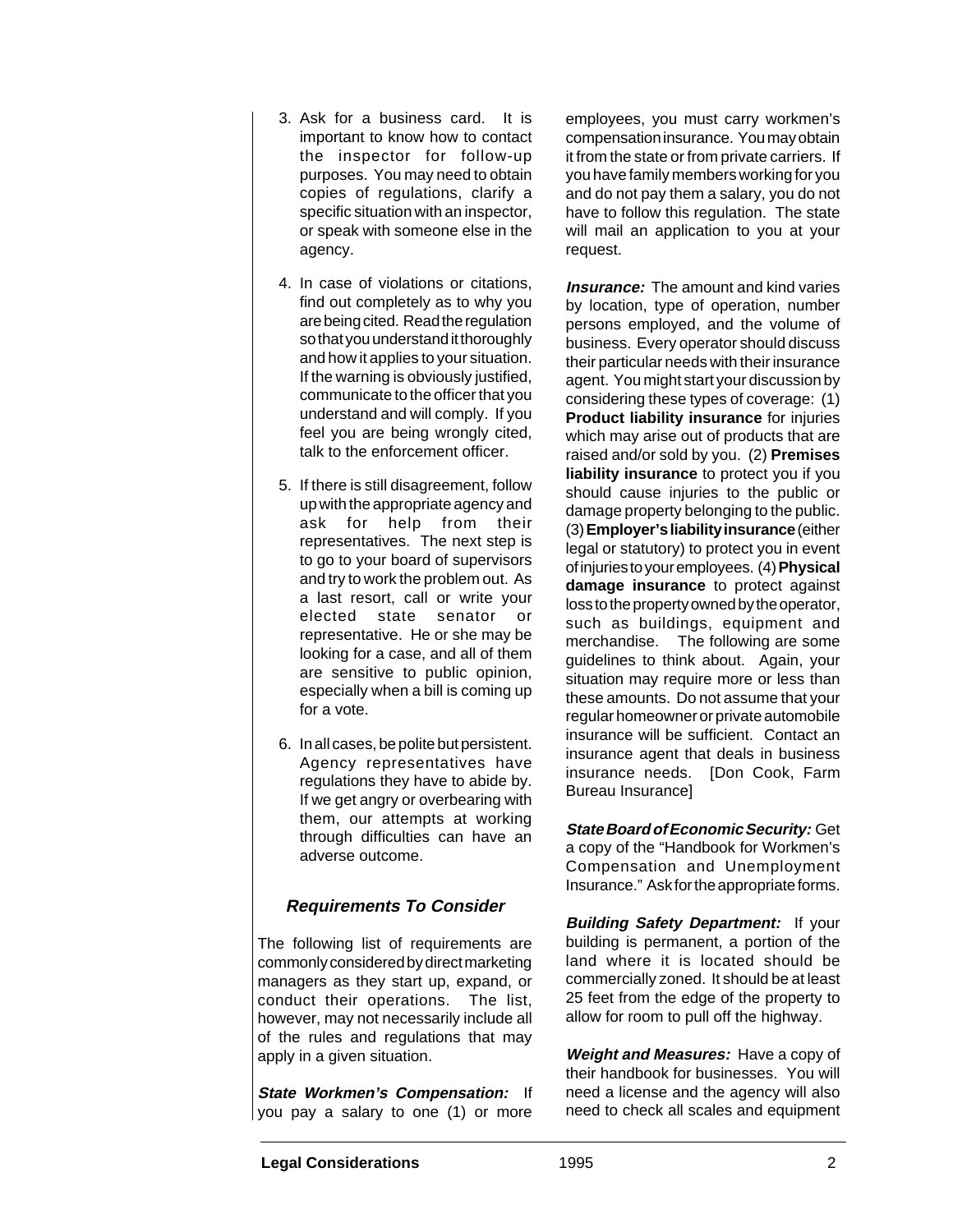for accuracy on items being sold by weight. Generally, if you sell packages or units this will not apply.

**County Planning and Zoning:** If the market site is outside municipality corporate limits, you will need to contact your local office.

**Municipality Planning and Zoning:** If the market is to be located inside corporate limits of a municipality, the municipal office will need to be contacted.

**Small Business License:** A business license may not be needed if you are selling on your own property. A state sales tax permit will be needed. If you are located within city limits, you need a sales tax permit from the city, and you must comply with the zoning laws of the city.

**State Department of Revenue: State** tax withholding is a critical area. Save yourself financial stress by complying with all tax withholding requirements. Be sure to register as a business.

**Internal Revenue Service:** Federal withholding information for social security and income tax can be obtained from this agency. This will include both employees and business inheritance.

**Social Services; County:** Procedures for redeeming and obtaining reimbursement for food stamps.

**Federal Agencies:** There are never any guarantees that you will never be inspected by the Environment Protection Agency (EPA) or the Occupational Safety and Health Agency (OSHA). You should be aware of their regulations and respond accordingly.

**Organic Produce:** If you plan to market organic labeled produce, you should know that the Organic Foods Product Act (OFPA) of 1990 was adopted as part of the 1990 Farm Act to establish national uniform standards for organic foods, which would provide assurance to consumers that food marketed as organic meets a prescribed set of uniform standards.

OFPA provided for the appointment of a National Organic Standards Board (NOSB) of private sector individuals to advise USDA on materials for organic production and other aspects of program implementation. Since March 1992, the NOSB has been developing its recommendations through an intensive public-input process.

NOSB finalized most of its basic program recommendations on organic production and product-handling standards, and the accreditation process for certifying agents, at its meeting in Santa Fe, New Mexico, in June 1994. NOSB recommendations on the national list of allowable synthetic and prohibited natural materials are underway. Proposed regulations promulgated by USDA for implementation of the program are expected this fall with final regulations by summer 1995. USDA's Agricultural Marketing service is currently studying the demand for organic products. [Information was provided by Julie Anton, AMS. (202) 720-8331]

**Perishable Agricultural Commodities** Administration (PACA): This agency has licensing and bonding requirements for persons buying and/or selling produce across state lines. This helps provide financial responsibility without recourse to court suits.

**State Standardization:** This agency controls quality standards of fruit and vegetables being sold through roadside markets. Markets are subject to periodic inspection.

**State Highway Department:** If your business is outside the incorporated limits of a municipality along any state or federal highway, they will want to check the following items of concern:

- is the market off the legal road right-of-way?
- do your advertising signs obstruct a driver's visability?
- the number of access points and how access to the property is controlled.
- distance from intersections.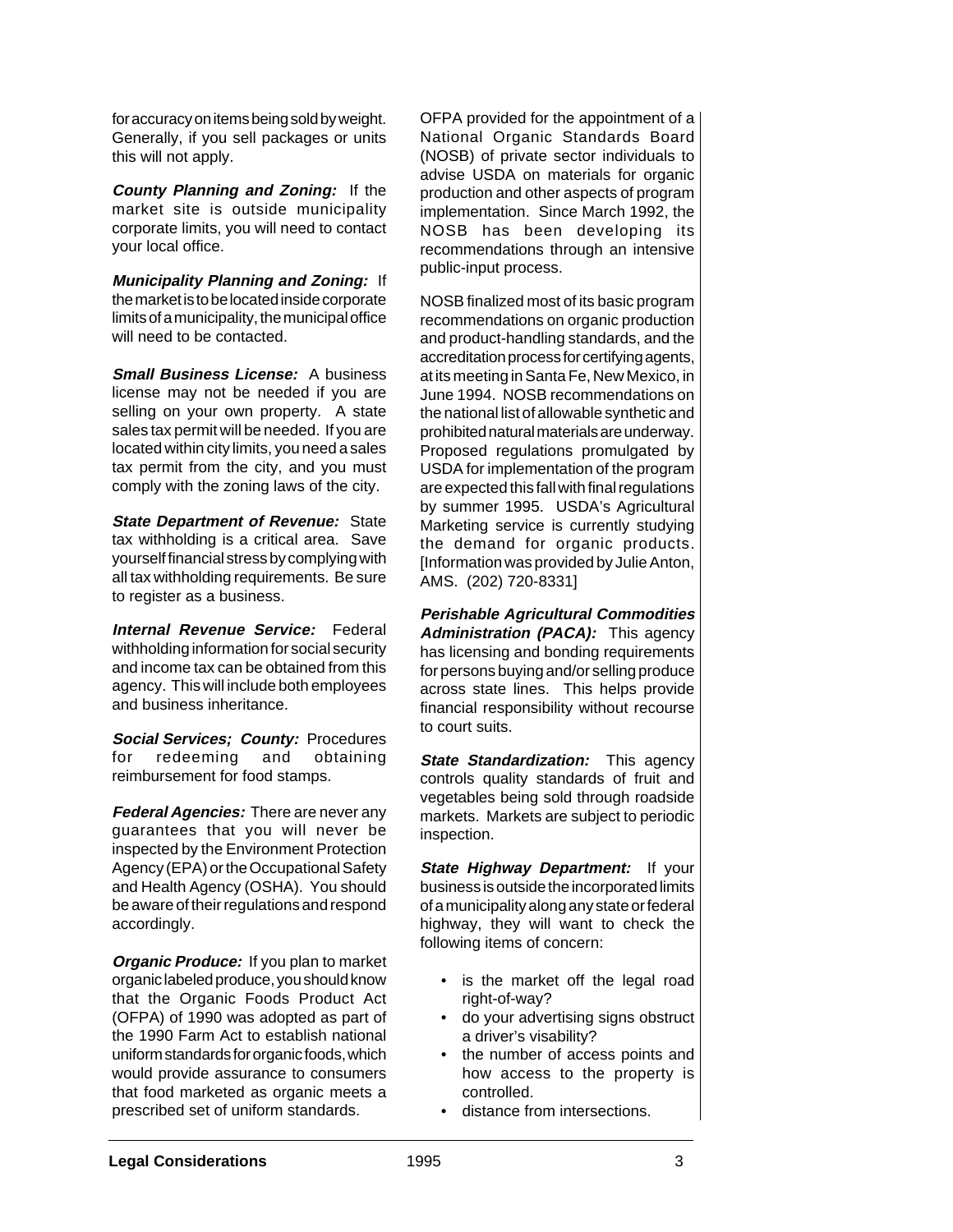**New Food Labeling Law:** On May 8, 1994, a new mandatory nutrition labeling program will go into effect for most processed products (including vegetables) sold at retail. The Nutrition Labeling and Education Act of 1990 (NLEA), administered by the Food and Drug Administration (FDA), will require most food processing firms to conform to new food labeling regulations. A listing of fourteen nutrients and food components must be provided to consumers, with disclosure of several other nutrients (such as thiamin and niacin) being optional. Products packed prior to May 8, 1994, may be sold in the market without the new labels. However, any product packed for retail sale after May 7, 1994, must be packed in containers bearing the new comprehensive nutrition-information labels.

NLEA regulations are expensive and can be categorized as follows:

- Mandatory ingredient labeling for standardized foods and certified colors (effective on May 8, 1994).
- Voluntary labeling of raw fruit, vegetables, and fish.
- All other labeling regulations, including mandatory nutrition labeling, percent-juice labeling, nutrient-content-claim definition, health-claim labeling, format changes, and others.

The NLEA does provide some exemptions from mandatory nutrition labeling. Exemptions exist for:

- Small businesses
- Foods served in restaurants and other food service establishments,
- Foods to be processed, labeled, or repacked at another site,
- Foods prepared at retail level,
- Food containing insignificant amounts of all required nutrients.

Modifications to nutrition labeling rules are allowed for foods sold in small packages. Processors will have to provide required nutrition information at the point of consumer purchase. For foods sold in intermediate-sized packages, use of a modified labeling format will be allowed. Foods sold from bulk containers will have nutrition information prominently and conspicuously displayed at the point of purchase.

Many consumers base their initial purchase of a product in part on nutrition information provided on the label. A 1990 survey indicated that about threefourths of respondents reported at least sometimes reading and being influenced by nutrition labels when considering the purchase of a product for the first time. However, other factors such as habitual buying, brand loyalty, and price are also important determinants of purchase and consumption patterns. Supermarket promotions that feature point-of-purchase nutrition labeling have been found to encourage purchases of frozen and canned products when accompanied by selection and preparation tips. [Based on material prepared by Elizabeth Prazao, ERS. 202-219-9864]

**Health Department, County: County** health department regulations apply whenever the health of clientele could be affected. Fruit stands or other types of food distribution are common examples. Every county has different regulations but the following tips may help direct marketing operations preparing to sell food products to the public.

- 1. Keep all foodstuffs off the ground. Different counties require different heights.
- 2. Usually home-canned materials are not allowed to be sold.
- 3. Raw honey should be labeled as such for the seller's protection.
- 4. Necessary methods to ensure against contamination of food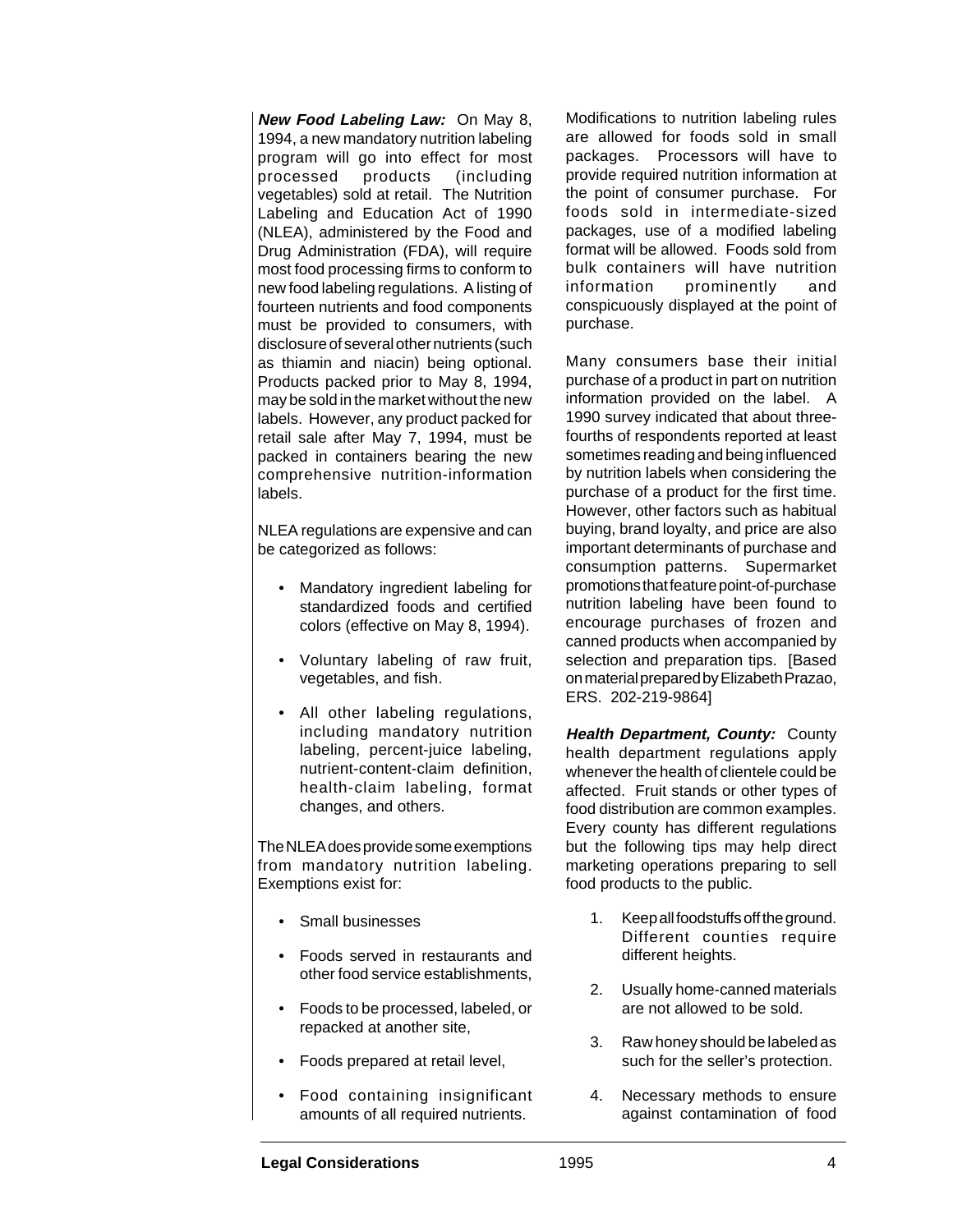by insects, rodents and other animals must be taken.

- 5. Store empty crates in a clean and sanitary manner.
- 6. Ensure that garbage is properly disposed.
- 7. Properly refrigerate all perishable foods such as milk, eggs, and meat.
- 8. Do not cut fresh fruit to serve as samples to clientele.
- 9. Comply with all building codes and permits.

### **References**

Ginder, Roger G. and Harold H. Hoecker. Management of Pick-Your-Own Marketing Operations. Northeast Extension Marketing Committee. University of Delaware, Cooperative Extension. 1975. 66 pages.

Hall, Charles R. and David W. Moorman. Handbook For Establishing And Operating Farmers' Markets. Texas Agricultural Extension Service. B-1665. 52 pages.

Ingalsbe, Gene and James L. Goff. How To Start A Cooperative. U. S. Department of Agriculture. Cooperative Information Report No. 7. 1987. 51 pages.

Olmi, Antonio M. Selecting The Legal Structure For Your Firm. U.S. Small Business Administration. Management Aids Number 6.004. 5 pages.

Uchtmann, Donald L. Liability and Insurance For U-Pick Operations. University of Illinois at Urbana-Champaign, Cooperative Extension. Flyer HM-2-79. 4 pages.

Richard D. Gibson<sup>1</sup> Agricultural Extension Agent The University of Arizona Cooperative Extension Tucson, Arizona 85711

# **CONFUSED? WHERE TO GO FOR HELP!!!**

### **SMALL BUSINESS ASSISTANCE OFFICE, ARIZONA STATE GOVERNMENT (1-800-542-5684)**

The Arizona State Government Commerce Department of Small Business Assistance\* will help make up a customized package concerning: licenses, insurance, taxes, and laws. Before calling answer the following questions.

- 1. Structure of ownership? (company, private, corporation, etc.)
- 2. Location of actual operation?
- 3. Building structures?
- 4. Sales by unit or by weight?
- 5. Employees?
- 6. Personally grown or resale?

**THE UNIVERSITY OF ARIZONA COOPERATIVE EXTENSION:** We provide educational assistance to any individual or group interested in marketing agricultural products direct. There is a county office in each county of Arizona. Check the government listings in your area.